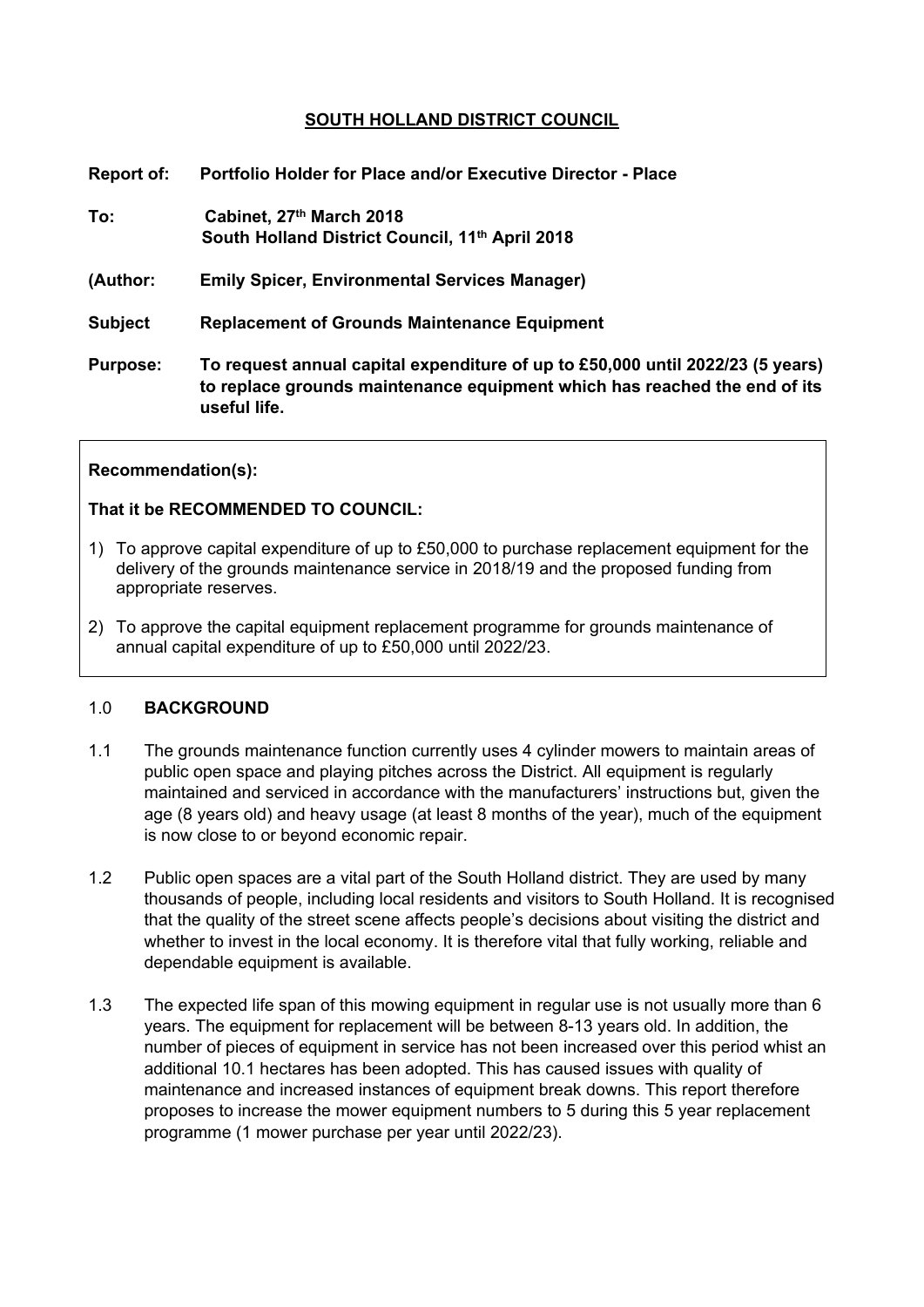1.4 The Council's Capital Programme, as presented in the budget report to Council, contains an estimated £50,000 in 2018/19 for the replacement of essential grounds maintenance equipment. This amount was contained within the provision of schemes still subject to approval and are estimated to be funded from appropriate reserves. The Council's Medium Term Financial Strategy identifies that in order to secure future capital investment the Council needs to create capacity within its revenue budget to fund capital expenditure by making annual contributions to its reserves to replace funds being used. Paragraph 5.7 outlines the financial implications of this proposal.

## 2.0 **OPTIONS**

- 2.1 **Recommended: 5 year Capital replacement programme** To release up to £50,000 from the capital programme each year from 2018/19 to 2022/23 to purchase and replace grass cutting equipment.
- 2.2 **Lease or hire equipment** Investigation into contract hire costs indicated that they would not deliver value for money.
- 2.3 **Do nothing** This option would not provide dependable equipment and would therefore decrease the quality of South Holland's public open spaces.

## 3.0 **REASONS FOR RECOMMENDATION(S)**

- 3.1 Replacement will result in increased effectiveness, efficiency, quality and deliver value for money. It will also create flexibility to purchase the most appropriate mowers for the work in hand. For example, longer grass will require rotary mowers whereas cylinder mowers support flat amenity areas.
- 3.2 With increased flexibility that the purchase of equipment will give, Officers can investigate, with a view to offer, a commercial grounds maintenance service, where any new opportunities might arise within the district.

#### 4.0 **EXPECTED BENEFITS**

The following benefits are expected with the approval of a capital replacement programme:

- Value for money
- Increased customer satisfaction.
- Reduced complaints regarding the quality of open spaces.
- Opportunity for income generation.
- Flexibility to purchase the right equipment for the right work.

#### 5.0 **IMPLICATIONS**

#### 5.1 **Carbon Footprint / Environmental Issues**

5.1.1 Increasing the efficiency of the equipment will decrease carbon footprint and improve the impact on the environment.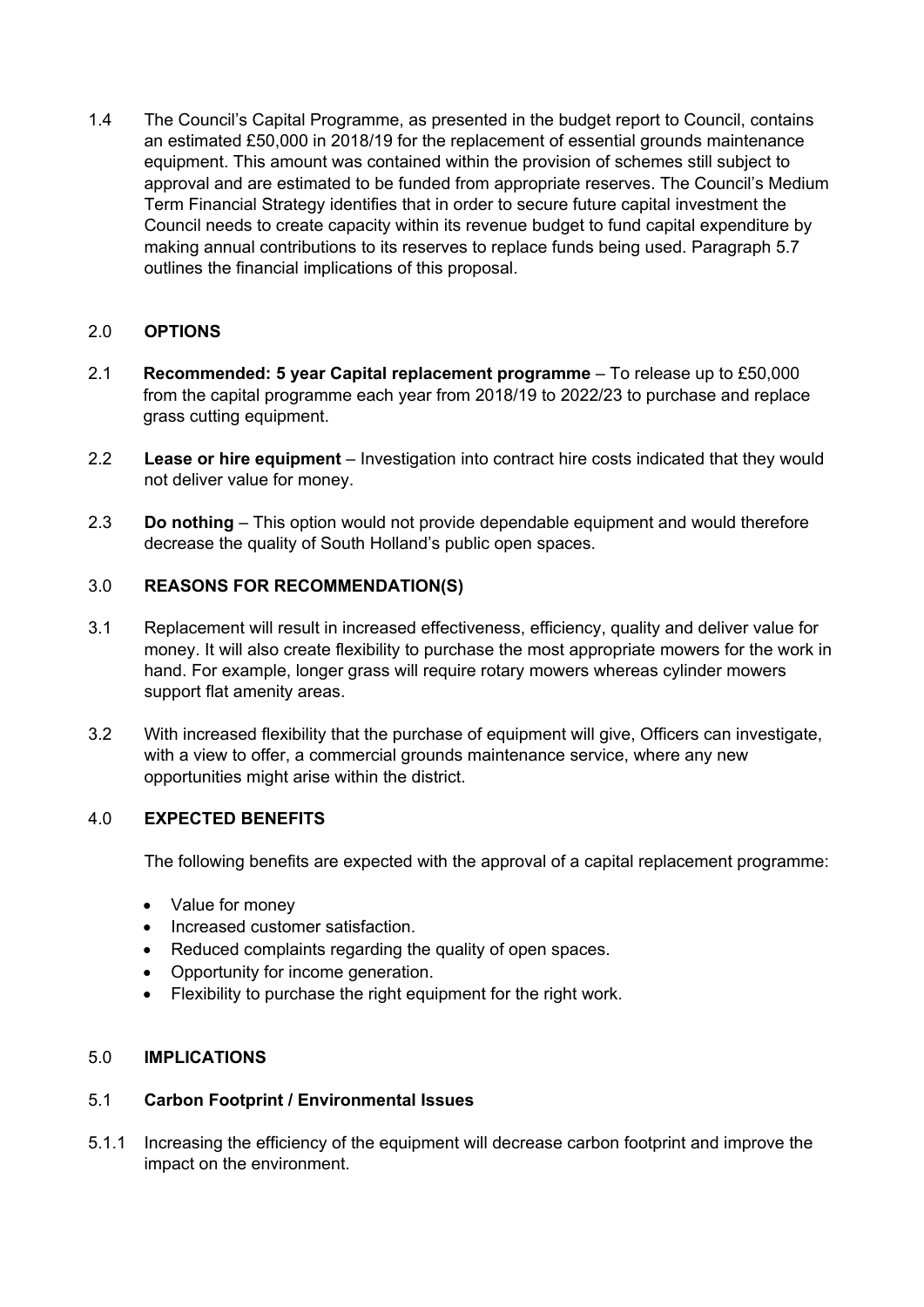## 5.2 **Constitutional & Legal**

- 5.3 As the recommended option requires the release of new budget provision, the contents of this report will be decided at a meeting of South Holland District Council on 11<sup>th</sup> April 2018. **Contracts**
- 5.4 All equipment will be purchased in accordance with the required procurement process. It is intended that maintenance will continue with Environmental Services current maintenance contractors.

## 5.5 **Corporate Priorities**

5.6 Within South Holland District Council's Corporate Plan 2015-2019 four key priorities are clearly set out. In the context of grounds maintenance, two of the four key priorities are extremely pertinent. These are;

## **To have pride in South Holland by supporting the district and residents to develop and thrive; and**

# **To provide the right services, at the right time and in the right way.**

#### 5.7 **Financial**

5.7.1 The following table shows the number of mower equipment to be replaced and estimated costs associated with that purchase. However as the purchase will need to follow a procurement process it is requested that up to £50,000 is released each year to ensure sufficient funding provision.

|         | <b>Number of mowers</b><br>to be replaced. | <b>Estimated replacement</b><br>purchase cost (£) |
|---------|--------------------------------------------|---------------------------------------------------|
| 2018/19 |                                            | 45,000                                            |
| 2019/20 |                                            | 46,350                                            |
| 2020/21 |                                            | 47,740                                            |
| 2021/22 |                                            | 49,172                                            |
| 2022/23 |                                            | 50,647                                            |

5.7.2 It is proposed that a guaranteed £50,000 be released from the Investment and Growth reserve in 2018/19 and 2019/20 for the procurement of 2 of the mowers. It is also proposed that work be undertaken with the service to identify capacity within its budget and corporate budgets to make an annual contribution to reserves of at least £25,000 in order to provide replacement funding for future year purchases. This contribution will be secured from efficiency savings or from additional income that may be generated from a potential commercial grounds maintenance service. This is summarised in the following table.